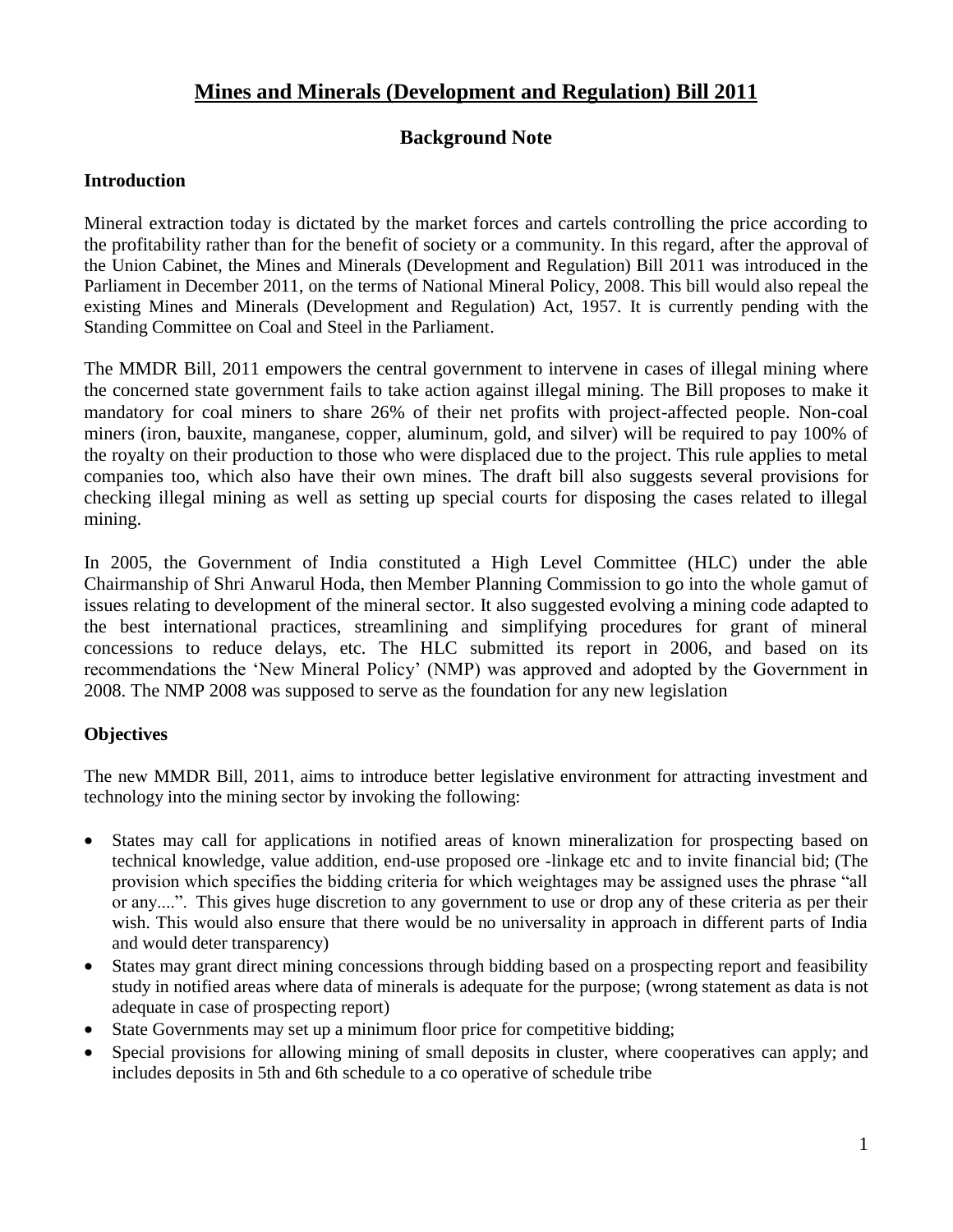- Currently there is National Mining Regulatory Authority for major minerals. State Governments may set up similar Authority at State level for minor minerals;
- Imposition of a Central cess and a State cess, and setting up of Mineral Funds at National and State Level for capacity creation;
- For the purpose of sharing the benefits of mining with persons or families having occupation, usufruct or traditional rights in mining areas, and for local area infrastructure, creation an amount equal to royalty in case of mineral other than coal, and 26% of net profits, in the case of coal, has been proposed to be credited each year to district Level Mineral Foundation;
- Sustainable and scientific mining through provision for a Sustainable Development Framework;
- Consultation with local community before notifying an area for grant of concession, and for approval of Mine Closure Plans;
- Enhanced penalties for violation of provisions of the Act, including debarment of person convicted of illegal mining for future grants and termination of all mineral concessions held by such person;
- Establishment of Special Courts at the State level for speedier disposal of the cases of illegal mining.<sup>1</sup>

# **Impact Of The Bill On Various Sections Of Society**

- 1. Existence of corporate and police excesses, the implementation of which could lead to forcible land acquisitions from tribals and land owners.
- 2. Problems of women workers- low wages, uncertain work, mine accidents, health problems, and unsafe working and poor living conditions. Women are not the direct beneficiaries of rehabilitation program and hence women headed households have become impoverished when it comes to benefitting from rehabilitation policies.
- 3. Mining industries pollute water bodies by dumping mine tailing, depleted ground water affecting local needs, which ultimately communities and workers are forced to consume in the surrounding areas. Hence safeguards on regulating and safe disposal of waste in consonance with environmental norms should be incorporated.
- 4. Resettlement and improper rehabilitation processes, lack of compensation or employment due to corrupt practices.
- 5. Complex and dicey provisions for compensation to affected individuals via shareholding at the behest of corporate companies, unsupervised by any authority. Furthermore, this mode of compensation brings in with it additional risks of share markets to an illiterate villager.
- 6. Destruction of agriculture and fishing resources.
- 7. Problem of child labour in mines and other serious human rights violations.

# **Key Legislative and Implementation Issues**

- The balance between Centre-State relation with regard to state list subjects.
- The Resettlement and Rehabilitation (R&R) initiative requires perfect implementation to help project affected people. Also the Act entails Corporate Social Responsibility (CSR) measure to help locals and project affected people which is unsupervised and leaves the responsibility completely at the behest of profits- motivated corporates.
- Exploitation of small deposits: the provisions for allowing small deposits to be mined by local cooperatives have to be streamlined to ensure that they are not over and wrongfully exploited..

 $\overline{a}$ <sup>1</sup> Mines and Minerals (Development and Regulation) Bill, 2011 approved, September 30, 2011, <http://pib.nic.in/newsite/erelease.aspx?relid=76352>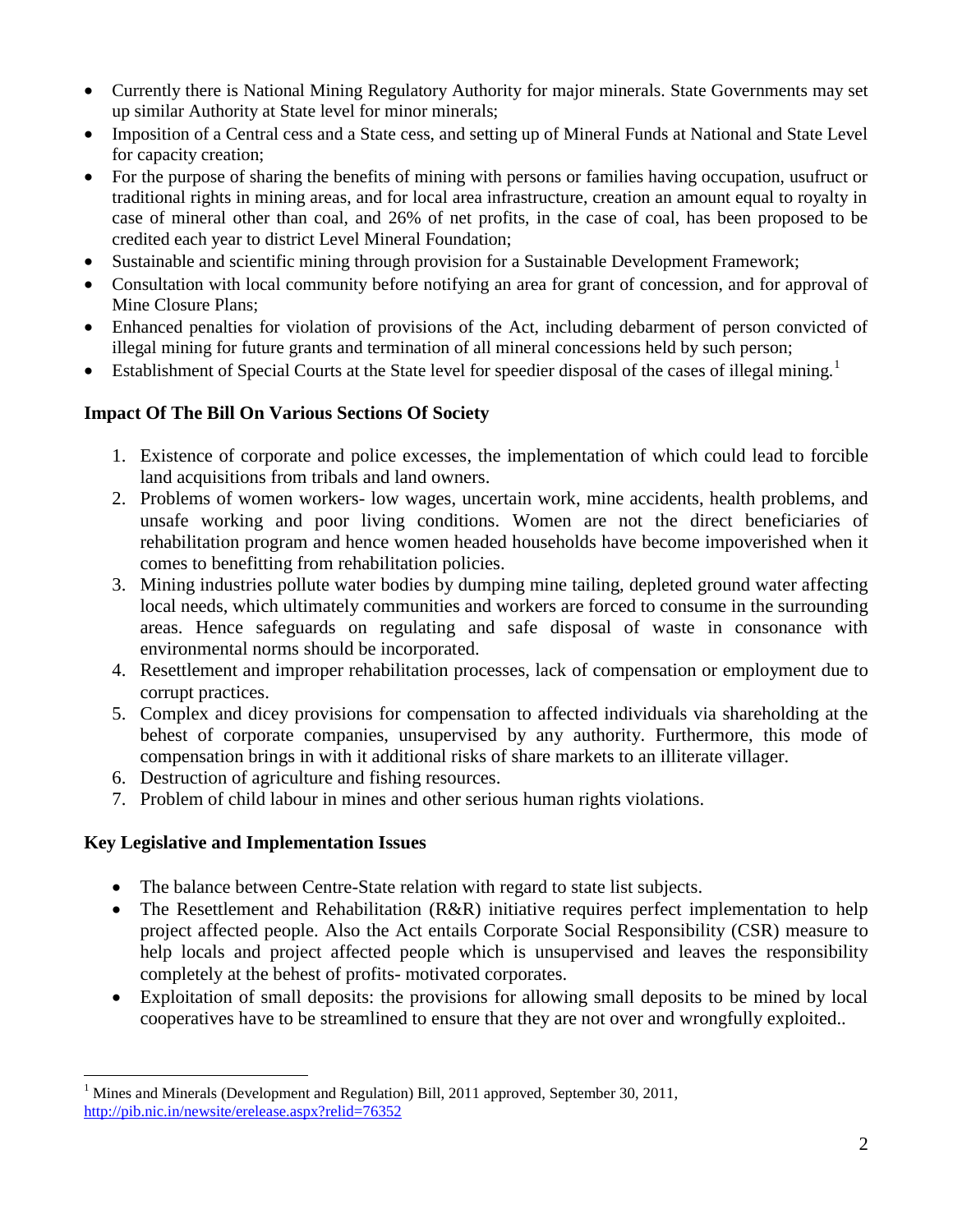- Prevention of illegal mining: this is critical and should be dealt with through provisions which enable special policing at all stages of processing and sale chain.
- Taxation and levies: the issues regarding fixation of royalty rates and profit sharing must be dealt with accordingly.
- Issues of multiplicity of authorities could lead to red-tape rule and lacuna in the system.
- Preferential treatment of coal: Coal has been given special provisions in the bill there by ignoring other commodities and the similar risks and hazards that are associated with them.
- District Mineral Foundation: Disbursal and expenditure of collected funds so that the maximum of it reaches to the affected communities and not get diverted due to corruption.
- Implementation issues regarding offences and penalties would require strict measures since this curtails and acts as a deterrent.
- Transitory provisions have to be regulated in greater detail.

### **Arguments For And Against The Proposed Bill**

The Mines and Minerals (Development and Regulation) Act, 1957, which is to be replaced by the newly-tabled Bill, had laid out sufficient punishment for the offenders. Imprisonment for offences was at the best for two years or with fine not exceeding Rs 25,000 or both. In addition as Sec 12 the provision enables a State government to not only forfeit security but also to suspend, curtail or revoke the licence in case the operation are not being "conducted" as per approved plan. The Bill also seeks to empower state governments to constitute special courts for providing speedy trial of offences relating to illegal mining.

Other major issues highlighted in the bill are it gives preference to tribal cooperatives for mining small deposits. The bill also suggests consultations with gram sabha or district council before granting mineral concessions and for mine closure plans but does not give them power to veto a project. It introduces a sustainable development framework under which a reserve can be exploited scientifically, keeping environmental concerns in mind. This bill also expands the definition of project affected people. Apart from those who own the land, it includes those whose livelihoods and traditional land rights are affected.

This bill is also facing stiff resistance from corporate sector. If this becomes an Act, in current form, it would adversely impact the EPS in the range of 1.9% to 15.2% for various mining-metal companies under coverage.

According to FICCI, new provisions for paying additional Rs 10000 crore per year by the coal firms cumulatively will adversely affect their revenues. FICCI emphasized on the need for reviewing the provision of contribution of 100% royalty in case of non-coal minerals and 26% of profits in case of coal by mining companies towards District Mineral Development Fund. In addition, FICCI also suggested the need to relook at provisions related to centre-state relations, moratorium on grant of mining lease, transitory provisions, existence of multiple authorities etc which would further adversely impact the development of the mining industry.

This new taxation for the mining industry will hamper the growth and employment generation potential of the mining industry. This will seriously impact the valuation of small shareholders of mining companies.

Mining representatives also feel that the provision regarding sharing 26% profit by coal companies and 100% royalty by mineral companies with the impacted communities is too aggressive and may have